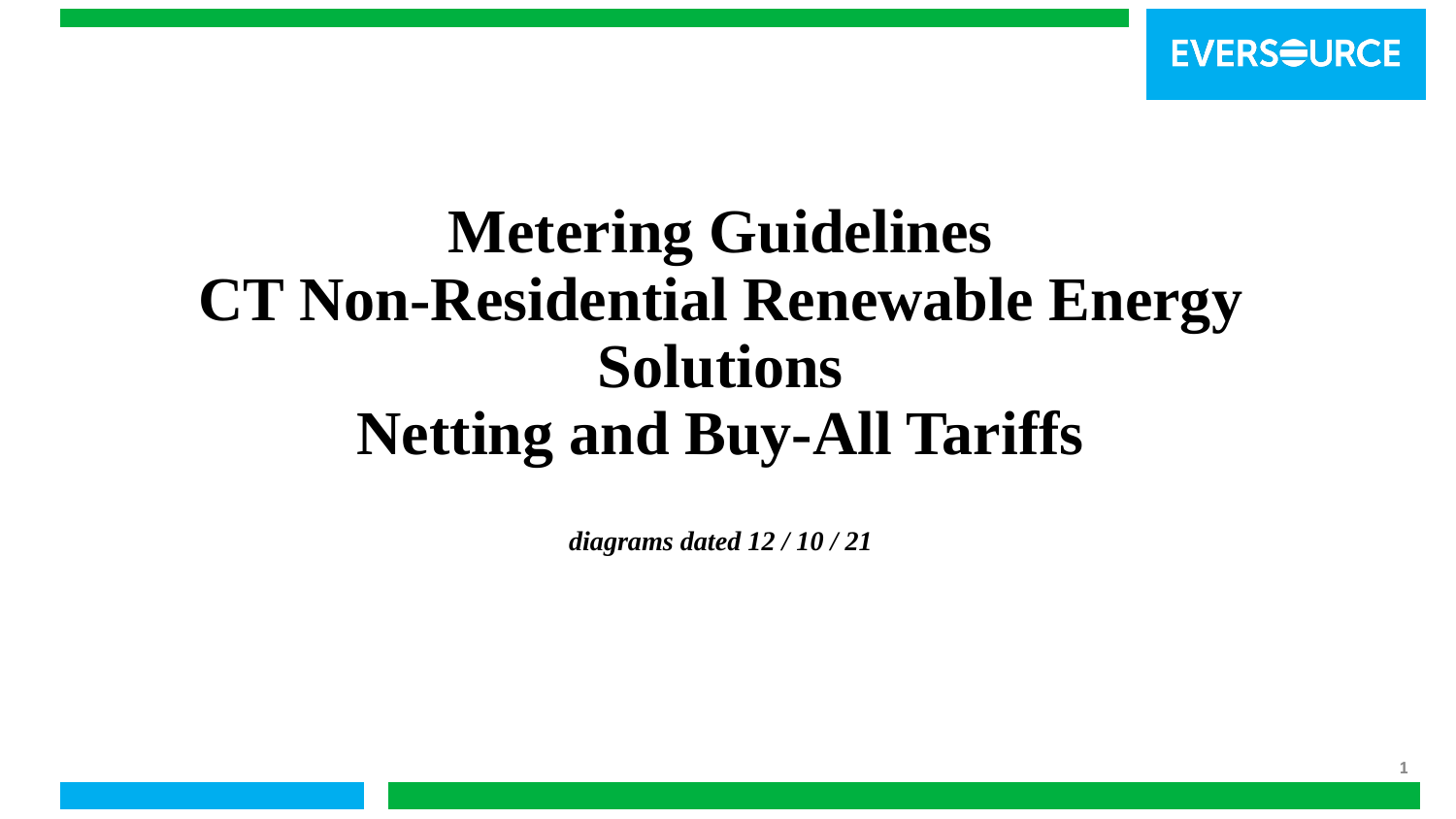## **Table of Contents**

- 1. Title Page
- 2. Table of Contents
- 3. Important Notes
- 4. Netting, Single Phase, Self-Contained
- 5. Buy-All, Single Phase, Self-Contained
- 6. Buy-All With Existing Solar, Single Phase Self-Contained
- 7. Netting, Three Phase, Self-Contained
- 8. Buy-All, With Existing Solar, Three Phase, Self-Contained
- 9. Netting, Three Phase, Instrument Rated
- 10. Buy-All, Three Phase, with Existing Net Metering, Existing Structure
- 11. Buy-All, Three Phase, Instrument Rated, on Existing Structure
- 12. Buy-All, Primary Meter, (Generation-only type Service)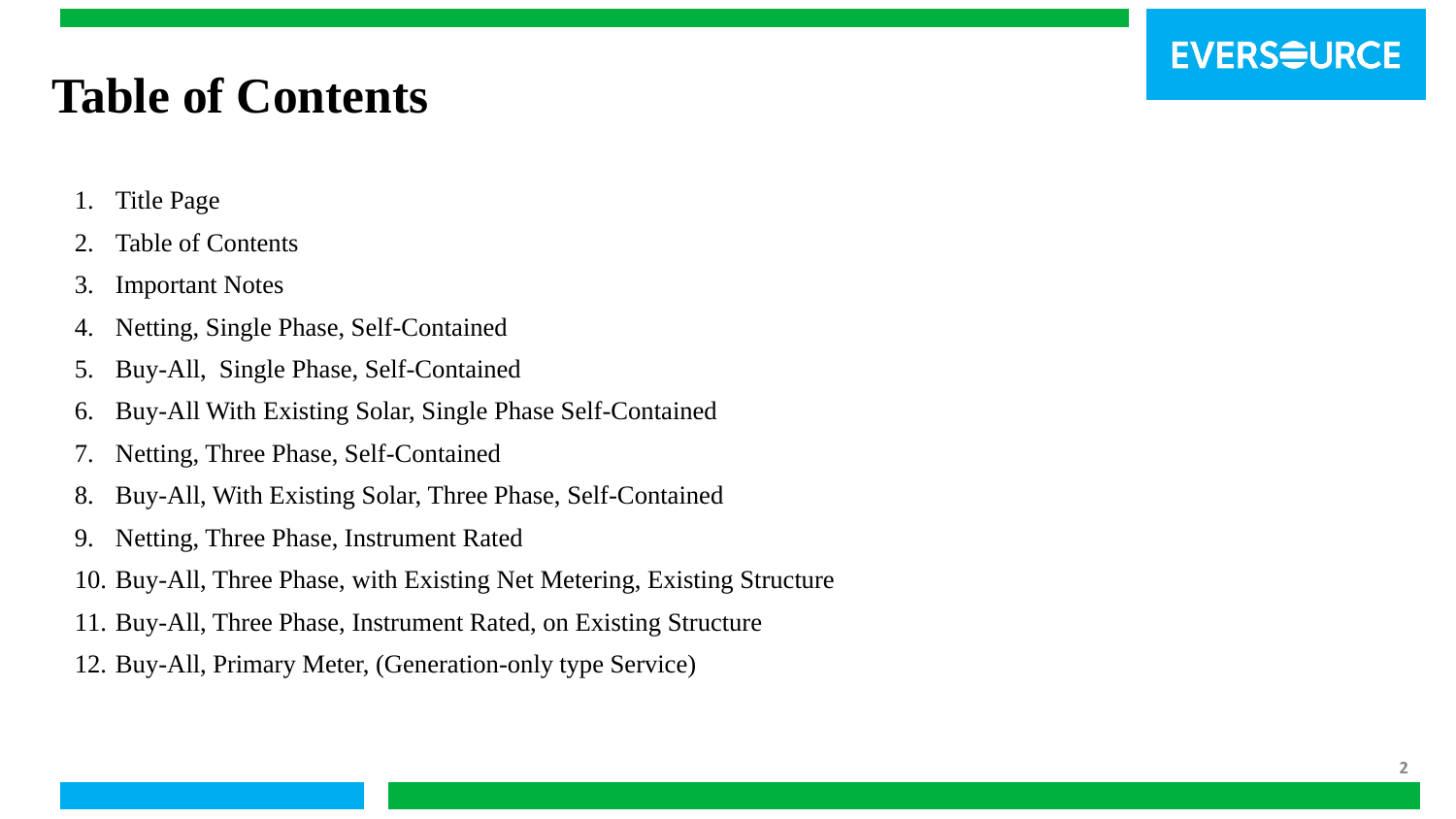### Important Notes

- All Buy-All projects, new electrical services, and service upgrades are required to contact the Eversource Electrical Service Support Center and obtain a Maximo work request number
- Project owners are required to clearly label the meter socket with the Non -Residential Renewable Energy Solutions project number
- Wiring diagrams are classified based on the existing service that the distributed generation will be connecting to
- Chart to the right outlines the type of metering required for new and existing services
- "DG" in all drawings/slides stands for Distributed **Generation**

#### **Metering Equipment**  $10.3$

Table of available metering equipment:

| <b>Service</b><br><b>Type</b>                        | <b>Service</b><br><b>Voltage</b> | $#$ Phases     | $#$ Wires      | <b>Service</b><br><b>Amperes</b> | $#$ Meter<br><b>Terminals</b> | Hot/Cold<br><b>Sequence</b> |
|------------------------------------------------------|----------------------------------|----------------|----------------|----------------------------------|-------------------------------|-----------------------------|
| Self-Contained Metering (320 A continuous and below) |                                  |                |                |                                  |                               |                             |
| Residential/<br>Commercial                           | 120/240                          | 1              | 3              | 100/200/<br>400                  | $\overline{4}$                | $Hot^*$                     |
| Residential/<br>Commercial                           | 120/208                          | 1              | 3              | 100 / 200                        | 5                             | <b>Hot</b>                  |
| Commercial<br><b>Network</b>                         | 120/208                          | 1              | 3              | 100 / 200                        | 5                             | Cold                        |
| Commercial                                           | 277/480                          | 1              | 3              | 100/400                          | 5                             | Cold                        |
| Commercial                                           | 120/208                          | $\overline{3}$ | $\overline{4}$ | 200 / 400                        | $\overline{7}$                | $Hot^*$                     |
| Commercial<br><b>Network</b>                         | 120/208                          | 3              | $\overline{4}$ | 200 / 400                        | $\overline{7}$                | Cold                        |
| Commercial                                           | 277/480                          | 3              | 4              | 200/400                          | $\overline{7}$                | Cold                        |
| <b>Transformer-Rated Metering</b>                    |                                  |                |                |                                  |                               |                             |
| <b>Residential</b>                                   | 120/240                          | 1              | 3              | Above 400                        | 6                             | Cold                        |
| Commercial                                           | 120/208                          | 1              | 3              | Above 400                        | 8                             | Cold                        |
| Commercial<br><b>Network</b>                         | 277/480                          | 3              | 4              | Above 400                        | 13                            | Cold                        |
| Commercial                                           | 120/208<br>277/480               | 3              | 4              | Above 400                        | 13                            | Cold                        |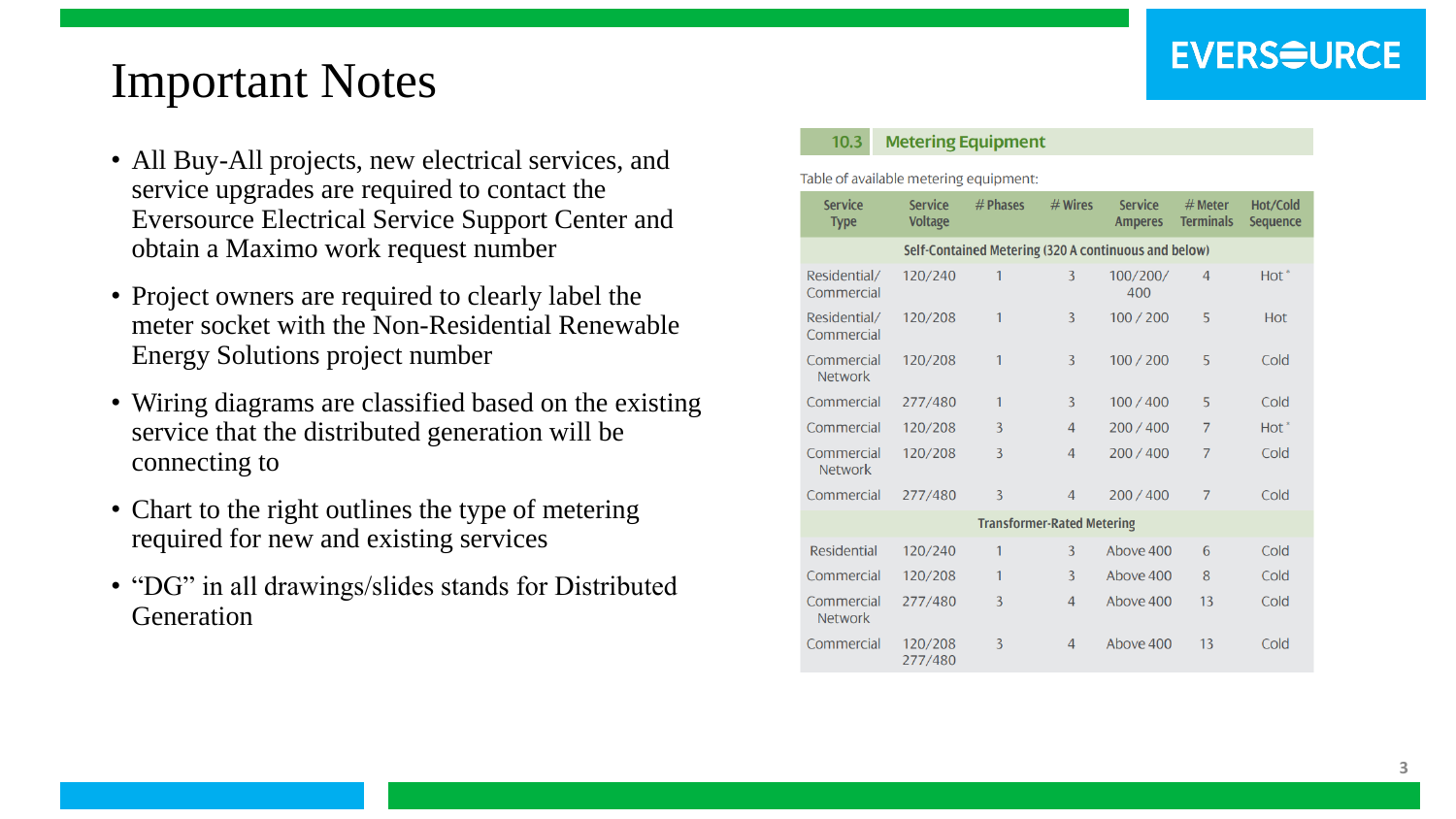#### Netting, Single Phase, Self-Contained



- **a. All interconnection points are required to be located behind both the utility revenue meter and/or the transformer enclosures.**
- **b. No interconnections are to be made within the utility revenue meter socket or utility transformer compartment.**
- **c. All revenue and production metering equipment purchased must meet specifications outlined within the CT Eversource Energy (I & R book)**
- **d. All new electrical services and upgrades are required to contact the Eversource Electrical Service Support Center and obtain s Maximo work request number.**
- **e. All DG designs and interconnections require Eversoruce approval and drawings are subject for change.**
- **f. All utility and production metering are required to be located outside customers facilities grouped together on the ground level where the utility will have 24 / 7 access.**
- **g. All meter's revenue and production sockets are required to be clearly labeled**
- **h. All self-contained meter sockets are required to be wired top side utility, bottom side inverter.**
- **i. The utility AC emergency disconnect switch is required to be located ahead of all production meters where utility personnel will be able to isolate the production meter circuit.**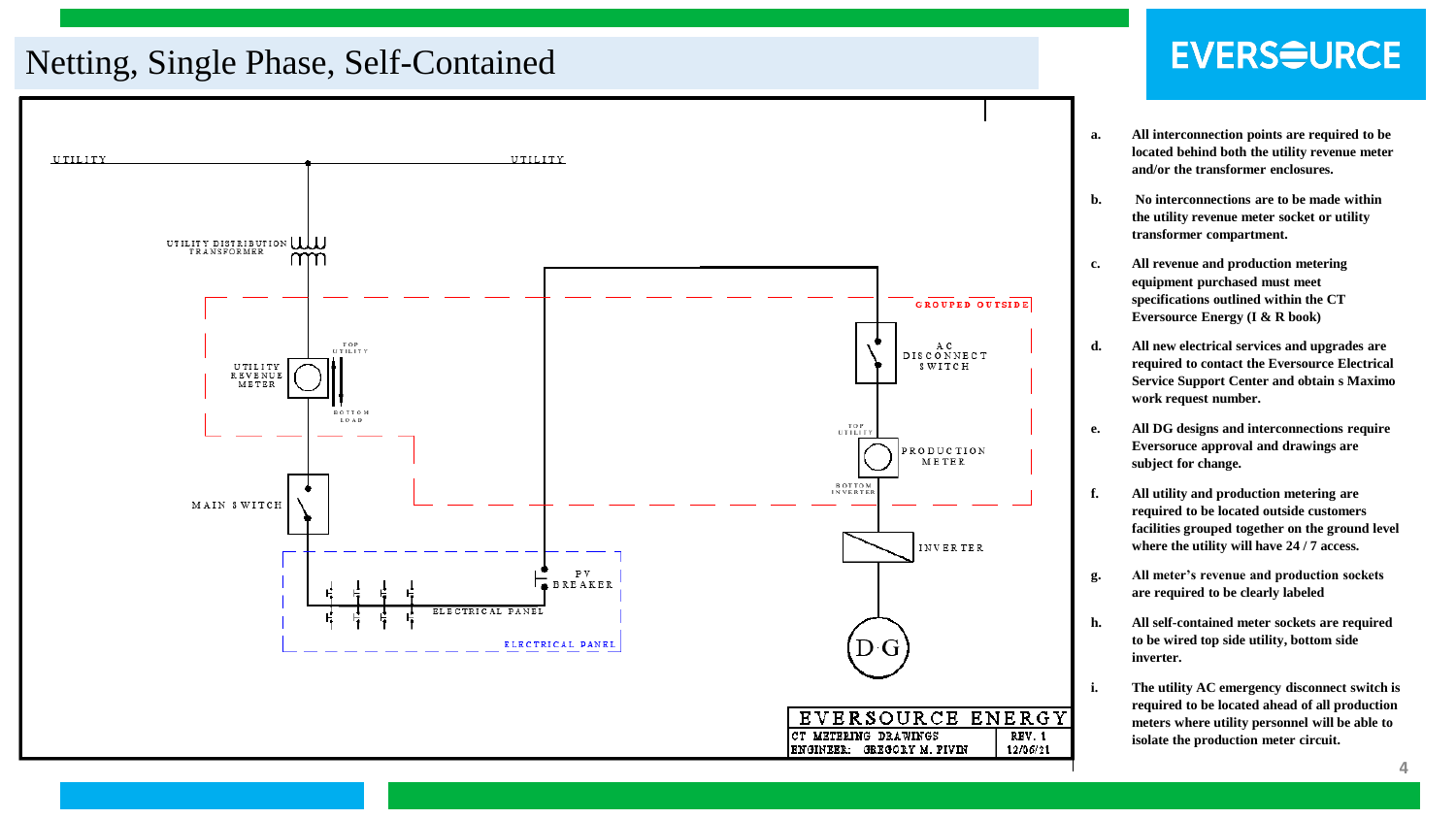#### Buy-All, Single Phase, Self-Contained



- **a. All interconnection points are required to be located behind both the utility revenue meter and/or the transformer enclosures.**
- **b. No interconnections are to be made within the utility revenue meter socket or utility transformer compartment.**
- **c. All revenue and production metering equipment purchased must be approved equipment outlined within the CT Eversource Energy (I & R book)**
- **d. All Buy-All projects, new electrical services, and upgrades are required to contact the Eversource Electrical Service Support Center and obtain a Maximo work request number.**
- **e. All DG designs and interconnections require Eversoruce approval and drawings are subject for change.**
- **f. All utility and production metering are required to be located outside customers facilities grouped together on the ground level where the utility will have 24 / 7 access.**
- **g. All meter's revenue and production sockets are required to be clearly labeled**
- **h. All self-contained meter sockets are required to be wired top side utility, bottom side inverter.**
- **i. The utility AC emergency disconnect switch is required to be located ahead of all production meters where utility personnel will be able to isolate the production meter circuit.**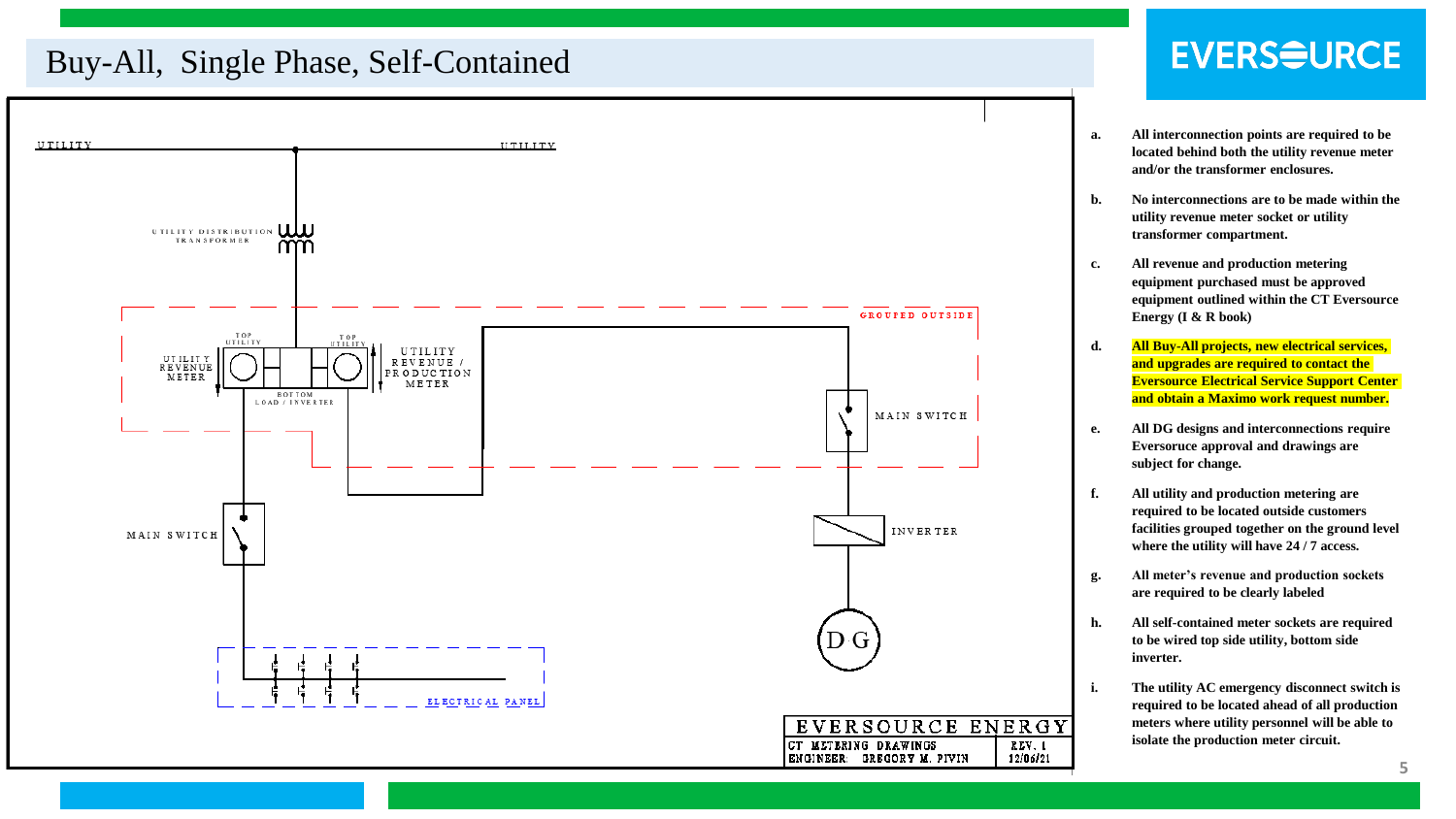#### Buy-All With Existing Solar, Single Phase Self-Contained



- **a. All interconnection points are required to be located behind both the utility revenue meter and/or the transformer enclosures.**
- **b. No interconnections are to be made within the utility revenue meter socket or utility transformer compartment.**
- **c. All revenue and production metering equipment purchased must be approved equipment outlined within the CT Eversource Energy (I & R book)**
- **d. All Buy-All projects, new electrical services, and upgrades are required to contact the Eversource Electrical Service Support Center and obtain a Maximo work request number.**
- **e. All DG designs and interconnections require Eversoruce approval and drawings are subject for change.**
- **f. All utility and production metering are required to be located outside customers facilities grouped together on the ground level where the utility will have 24 / 7 access.**
- **g. All meter's revenue and production sockets are required to be clearly labeled**
- **h. All self-contained meter sockets are required to be wired top side utility, bottom side inverter.**
- **i. The utility AC emergency disconnect switch is required to be located ahead of all production meters where utility personnel will be able to isolate the production meter circuit.**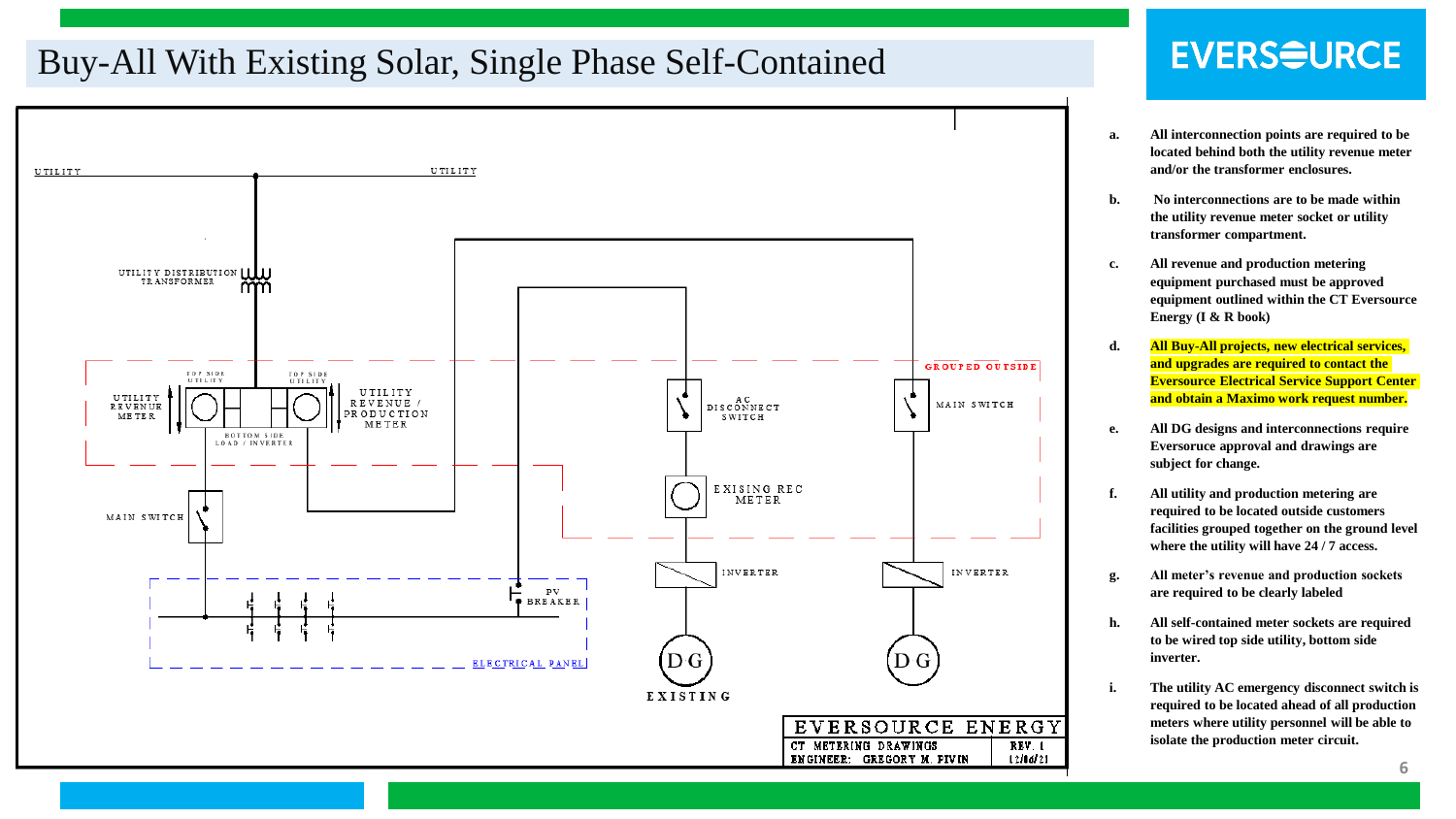#### Netting, Three Phase, Self-Contained



- **a. All interconnection points are required to be located behind both the utility revenue meter and/or the transformer enclosures.**
- **b. No interconnections are to be made within the utility revenue meter socket or utility transformer compartment.**
- **c. All revenue and production metering equipment purchased must be approved equipment outlined within the CT Eversource Energy (I & R book)**
- **d. All new electrical services and upgrades are required to contact the Eversource Electrical Service Support Center and obtain a Maximo work request number.**
- **e. All DG designs and interconnections require Eversoruce approval and drawings are subject for change.**
- **f. All utility and production metering are required to be located outside customers facilities grouped together on the ground level where the utility will have 24 / 7 access.**
- **g. All meter's revenue and production sockets are required to be clearly labeled**
- **h. All self-contained meter sockets are required to be wired top side utility, bottom side inverter.**
- **i. The utility AC emergency disconnect switch is required to be located ahead of all production meters where utility personnel will be able to isolate the production meter circuit.**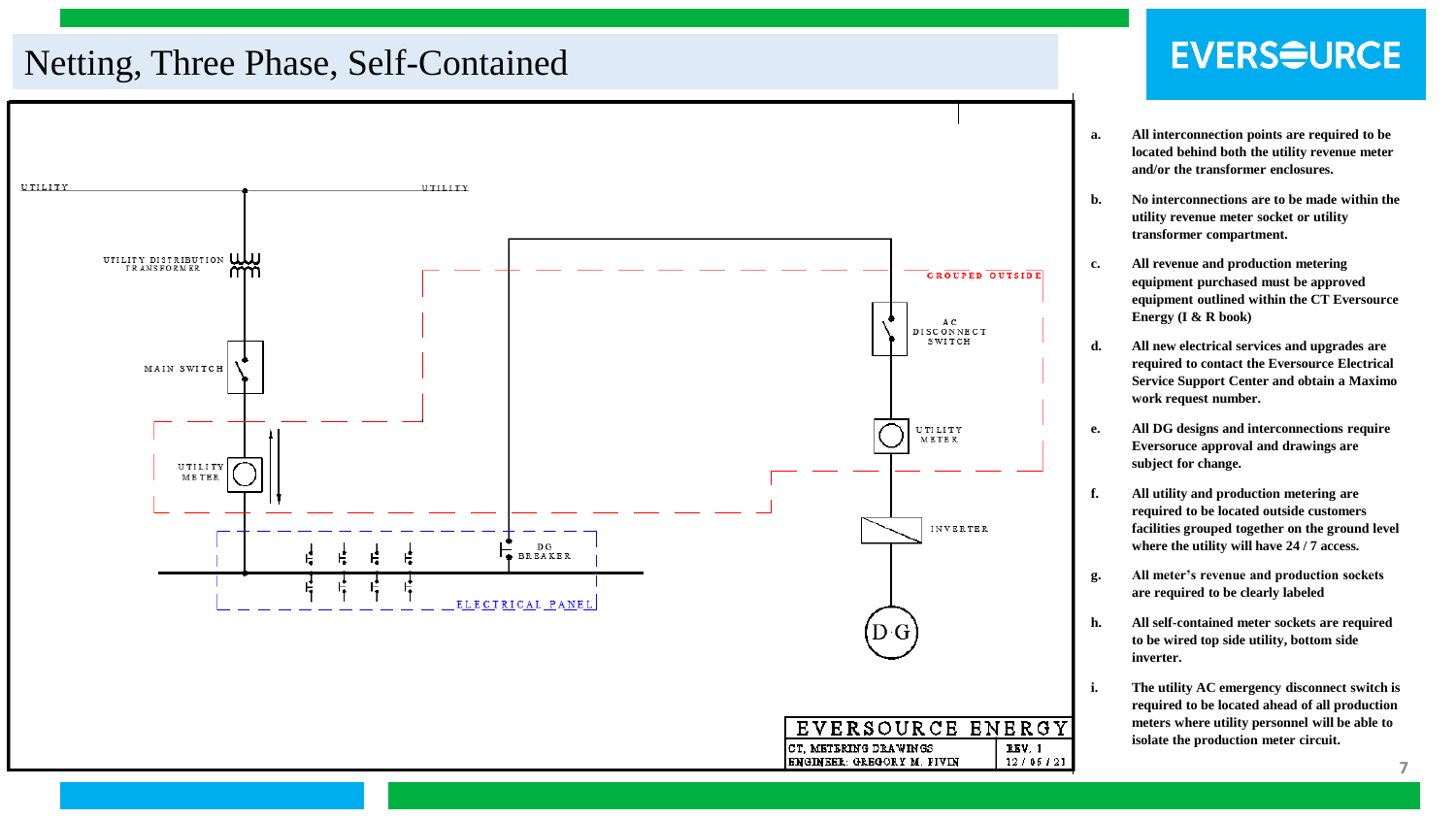#### Buy-All, With Existing Solar, Three Phase, Self-Contained



- **a. All interconnection points are required to be located behind both the utility revenue meter and/or the transformer enclosures.**
- **b. No interconnections are to be made within the utility revenue meter socket or utility transformer compartment.**
- **c. All revenue and production metering equipment purchased must be approved equipment outlined within the CT Eversource Energy (I & R book)**
- **d. All Buy-All projects, new electrical services, and upgrades are required to contact the Eversource Electrical Service Support Center and obtain a Maximo work request number.**
- **e. All DG designs and interconnections require Eversoruce approval and drawings are subject for change.**
- **f. All utility and production metering are required to be located outside customers facilities grouped together on the ground level where the utility will have 24 / 7 access.**
- **g. All meter's revenue and production sockets are required to be clearly labeled**
- **h. All self-contained meter sockets are required to be wired top side utility, bottom side inverter.**
- **i. The utility AC emergency disconnect switch is required to be located ahead of all production meters where utility personnel will be able to isolate the production meter circuit.**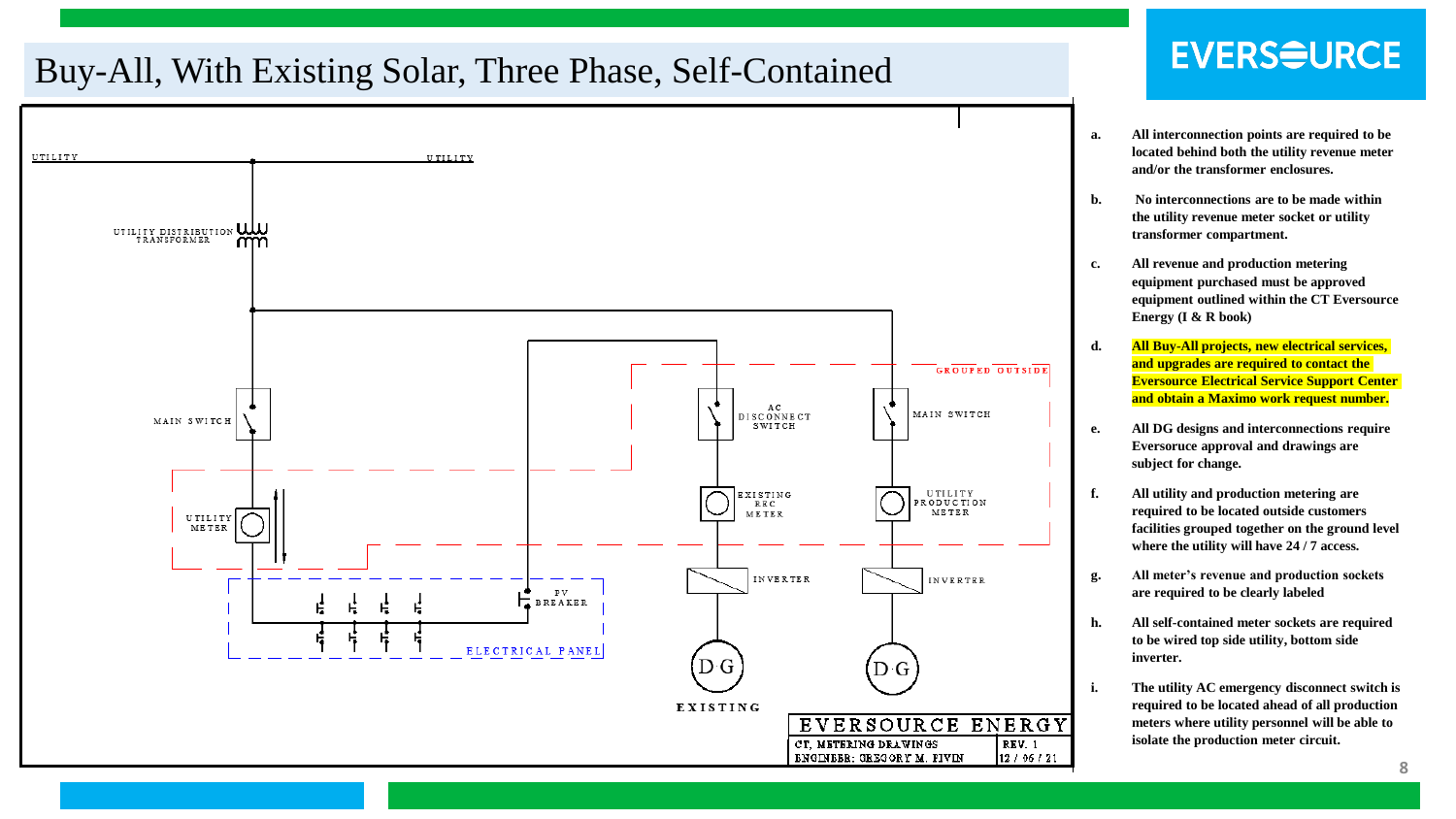#### Netting, Three Phase, Instrument Rated



- **a. All interconnection points are required to be located behind both the utility revenue meter and/or the transformer enclosures.**
- **b. No interconnections are to be made within the utility revenue meter socket or utility transformer compartment.**
- **c. All revenue and production metering equipment purchased must be approved equipment outlined within the CT Eversource Energy (I & R book)**
- **d. All new electrical services and upgrades are required to contact the Eversource Electrical Service Support Center and obtain a Maximo work request number.**
- **e. All DG designs and interconnections require Eversoruce approval and drawings are subject for change.**
- **f. All utility and production metering are required to be located outside customers facilities grouped together on the ground level where the utility will have 24 / 7 access.**
- **g. All meter's revenue and production sockets are required to be clearly labeled**
- **h. All self-contained meter sockets are required to be wired top side utility, bottom side inverter.**
- **i. The utility AC emergency disconnect switch is required to be located ahead of all production meters where utility personnel will be able to isolate the production meter circuit.**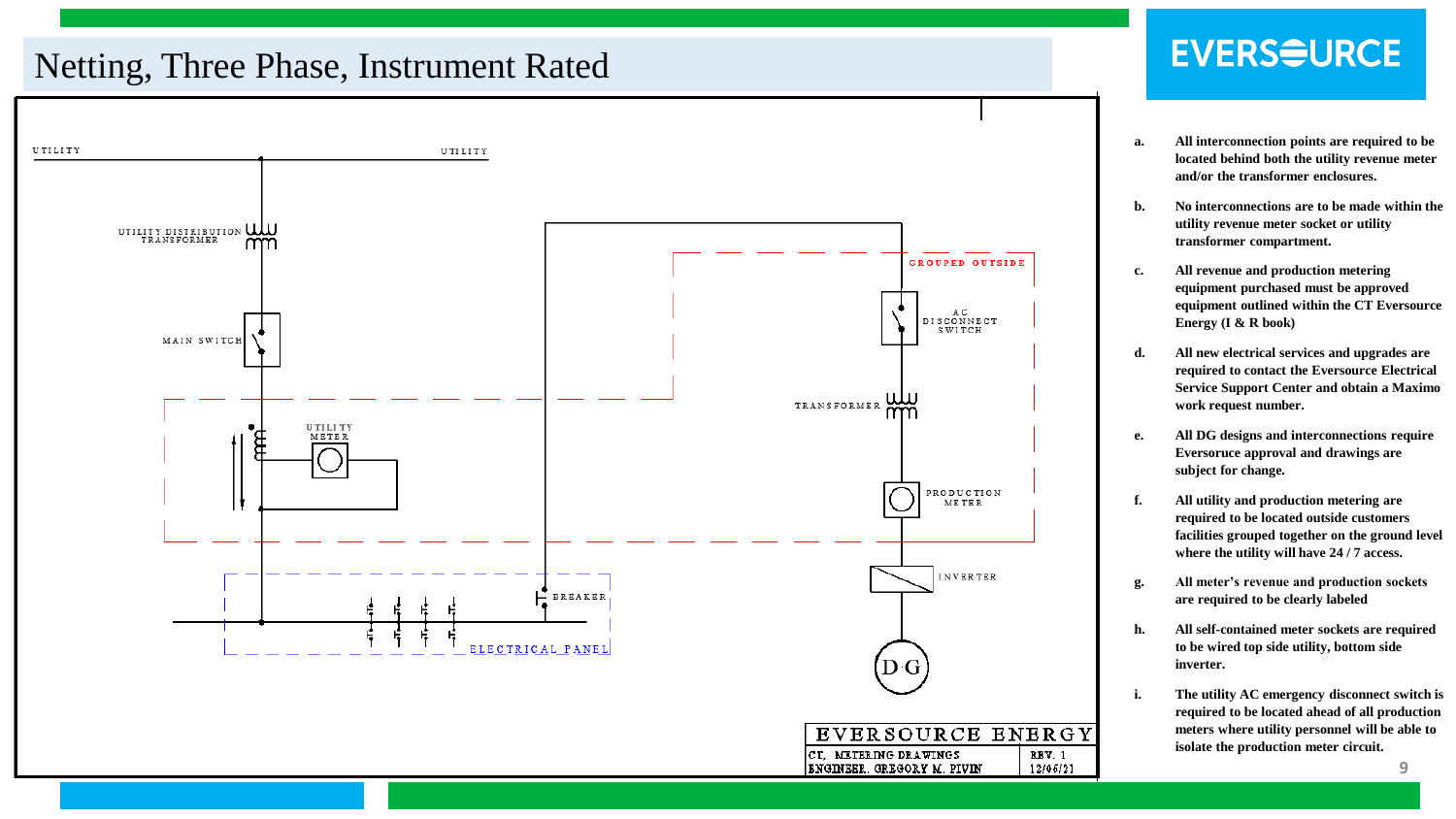#### Buy-All, Three Phase, with Existing Net Metering, Existing Structure



- **a. All interconnection points are required to be located behind both the utility revenue meter and/or the transformer enclosures.**
- **b. No interconnections are to be made within the utility revenue meter socket or utility transformer compartment.**
- **c. All revenue and production metering equipment purchased must be approved equipment outlined within the CT Eversource Energy (I & R book)**
- **d. All Buy-All projects, new electrical services, and upgrades are required to contact the Eversource Electrical Service Support Center and obtain a Maximo work request number.**
- **e. All DG designs and interconnections require Eversoruce approval and drawings are subject for change.**
- **f. All utility and production metering are required to be located outside customers facilities grouped together on the ground level where the utility will have 24 / 7 access.**
- **g. All meter's revenue and production sockets are required to be clearly labeled**
- **h. All self-contained meter sockets are required to be wired top side utility, bottom side inverter.**
- **i. The utility AC emergency disconnect switch is required to be located ahead of all production meters where utility personnel will be able to isolate the production meter circuit.**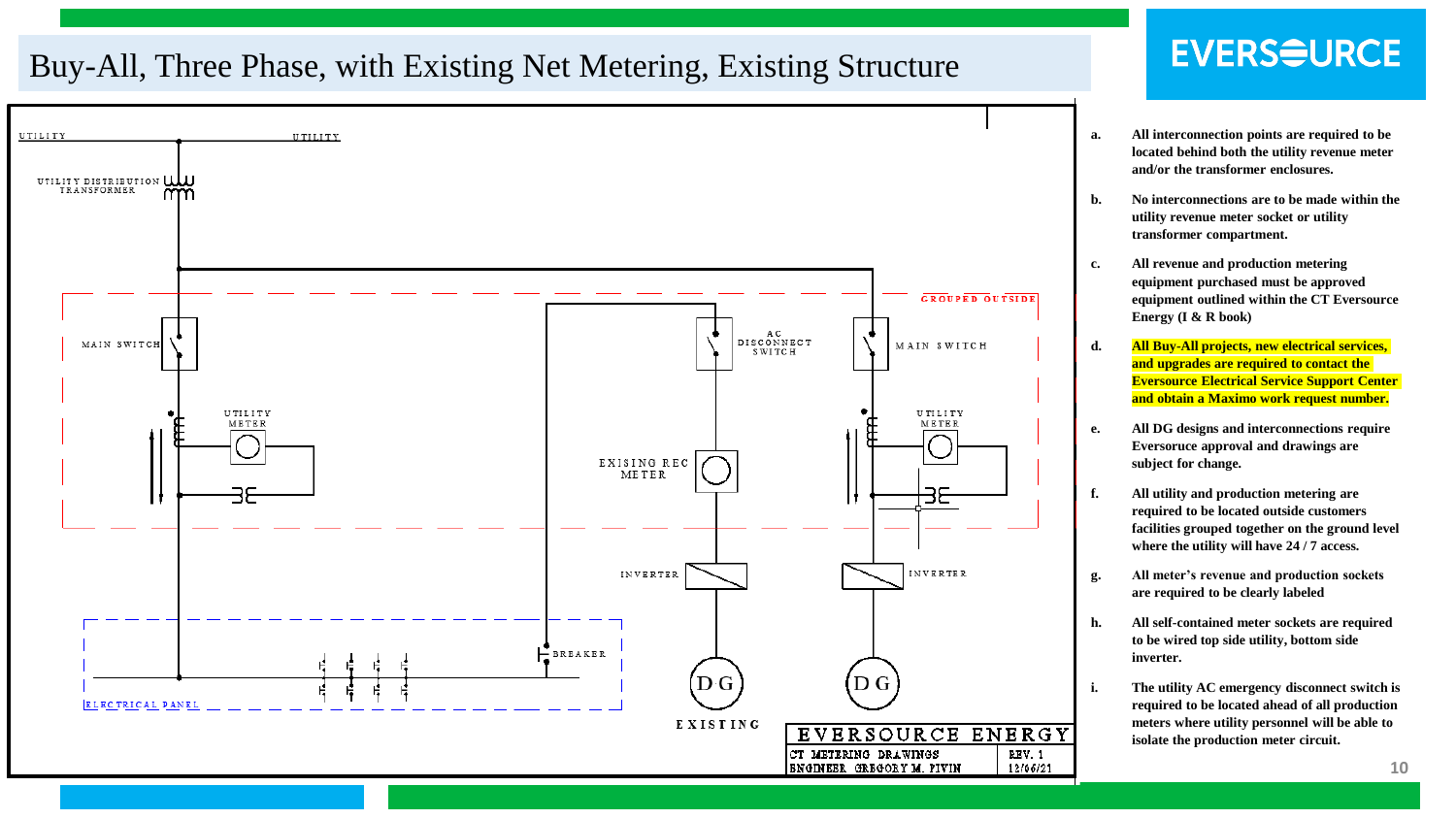#### Buy-All, Three Phase, Instrument Rated, on Existing Structure



- **a. All interconnection points are required to be located behind both the utility revenue meter and/or the transformer enclosures.**
- **b. No interconnections are to be made within the utility revenue meter socket or utility transformer compartment.**
- **c. All revenue and production metering equipment purchased must be approved equipment outlined within the CT Eversource Energy (I & R book)**
- **d. All Buy-All projects, new electrical services, and upgrades are required to contact the Eversource Electrical Service Support Center and obtain a Maximo work request number.**
- **e. All DG designs and interconnections require Eversoruce approval and drawings are subject for change.**
- **f. All utility and production metering are required to be located outside customers facilities grouped together on the ground level where the utility will have 24 / 7 access.**
- **g. All meter's revenue and production sockets are required to be clearly labeled**
- **h. All self-contained meter sockets are required to be wired top side utility, bottom side inverter.**
- **i. The utility AC emergency disconnect switch is required to be located ahead of all production meters where utility personnel will be able to isolate the production meter circuit.**